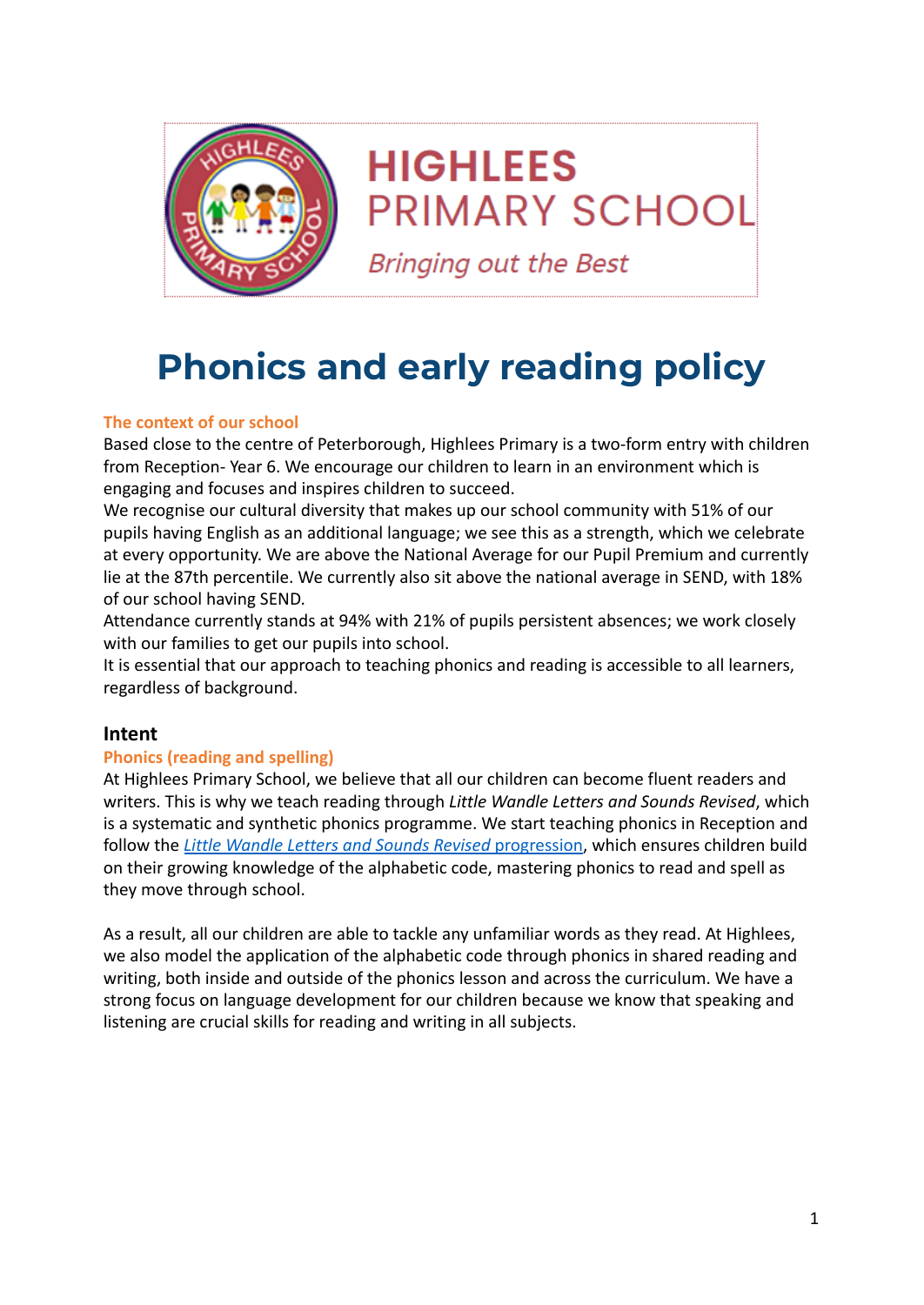# **Comprehension**

At Highlees, we value reading as a crucial life skill. By the time children leave us, they read confidently for meaning and regularly enjoy reading for pleasure. Our readers are equipped with the tools to tackle unfamiliar vocabulary. We encourage our children to see themselves as readers for both pleasure and purpose.

Because we believe teaching every child to read is so important, we have a Reading Leader who drives the early reading programme in our school. This person is highly skilled at teaching phonics and reading, and they monitor and support our reading team, so everyone teaches with fidelity to the *Little Wandle Letters and Sounds Revised* programme.

# **Implementation**

#### **Daily phonics lessons in Reception and Year 1**

- We teach phonics for 30 minutes a day. In Reception, we build from 10-minute lessons, with additional daily oral blending games, to the full-length lesson as quickly as possible. Each Friday, we review the week's teaching to help children become fluent readers. Children carry out washing line activities linked to phonics in afternoon sessions.
- Children make a strong start in Reception: teaching begins in Week 2 of the Autumn term.
- We follow the *[Little Wandle Letters and Sounds Revised](https://wandlelearningtrust.sharepoint.com/sites/WTSA2/Shared%20Documents/Forms/AllItems.aspx?csf=1&web=1&e=dA5Kg8&cid=c07c4b6e%2D7eff%2D4834%2Db0a2%2De34e77f1195a&FolderCTID=0x0120002B68E4606EDEEB42917E483D1520364F&id=%2Fsites%2FWTSA2%2FShared%20Documents%2FLetters%20and%20Sounds%2FLetters%20and%20Sounds%20Revised%2FSigned%20off%20files%2FProgramme%20Overview%5FReception%20and%20Year%201%2Epdf&parent=%2Fsites%2FWTSA2%2FShared%20Documents%2FLetters%20and%20Sounds%2FLetters%20and%20Sounds%20Revised%2FSigned%20off%20files)* expectations of progress:
	- o Children in Reception are taught to read and spell words using Phase 2 and 3 GPCs, and words with adjacent consonants (Phase 4) with fluency and accuracy.
	- o Children in Year 1 review Phase 3 and 4 and are taught to read and spell words using Phase 5 GPCs with fluency and accuracy.

#### **Daily Keep-up lessons ensure every child learns to read**

- Any child who needs additional practice has daily Keep-up support, taught by a fully trained adult. Keep-up lessons match the structure of class teaching, and use the same procedures, resources and mantras, but in smaller steps with more repetition, so that every child secures their learning.
- We timetable daily phonics lessons for any child in Year 2 or 3 who is not fully fluent at reading or has not passed the Phonics screening check. These children urgently need to catch up, so the gap between themselves and their peers does not widen. We use the *Little Wandle Letters and Sounds Revised* assessments to identify the gaps in their phonic knowledge and teach to these using the Keep-up resources – at pace.
- If any child in Year 3 to 6 has gaps in their phonic knowledge when reading or writing, we plan phonics 'catch-up' lessons to address specific reading/writing gaps. These short, sharp lessons last 10 minutes and take place at least three times a week.

# **Teaching reading: Reading practice sessions three times a week**

- We teach children to read through reading practice sessions three times a week. These:
	- o are taught by a fully trained adult to small groups of approximately six children
	- o use books matched to the children's secure phonic knowledge using the *Little Wandle Letters and Sounds Revised* assessments and book matching grids on pages 11–20 of ['Application of phonics to reading'](https://www.littlewandlelettersandsounds.org.uk/wp-content/uploads/2021/11/LS-KEY-GUIDANCE-APPLICATION-OF-PHONICS-NEW-PD03-1.pdf)
	- $\circ$  are monitored by the class teacher, who rotates and works with each group on a regular basis.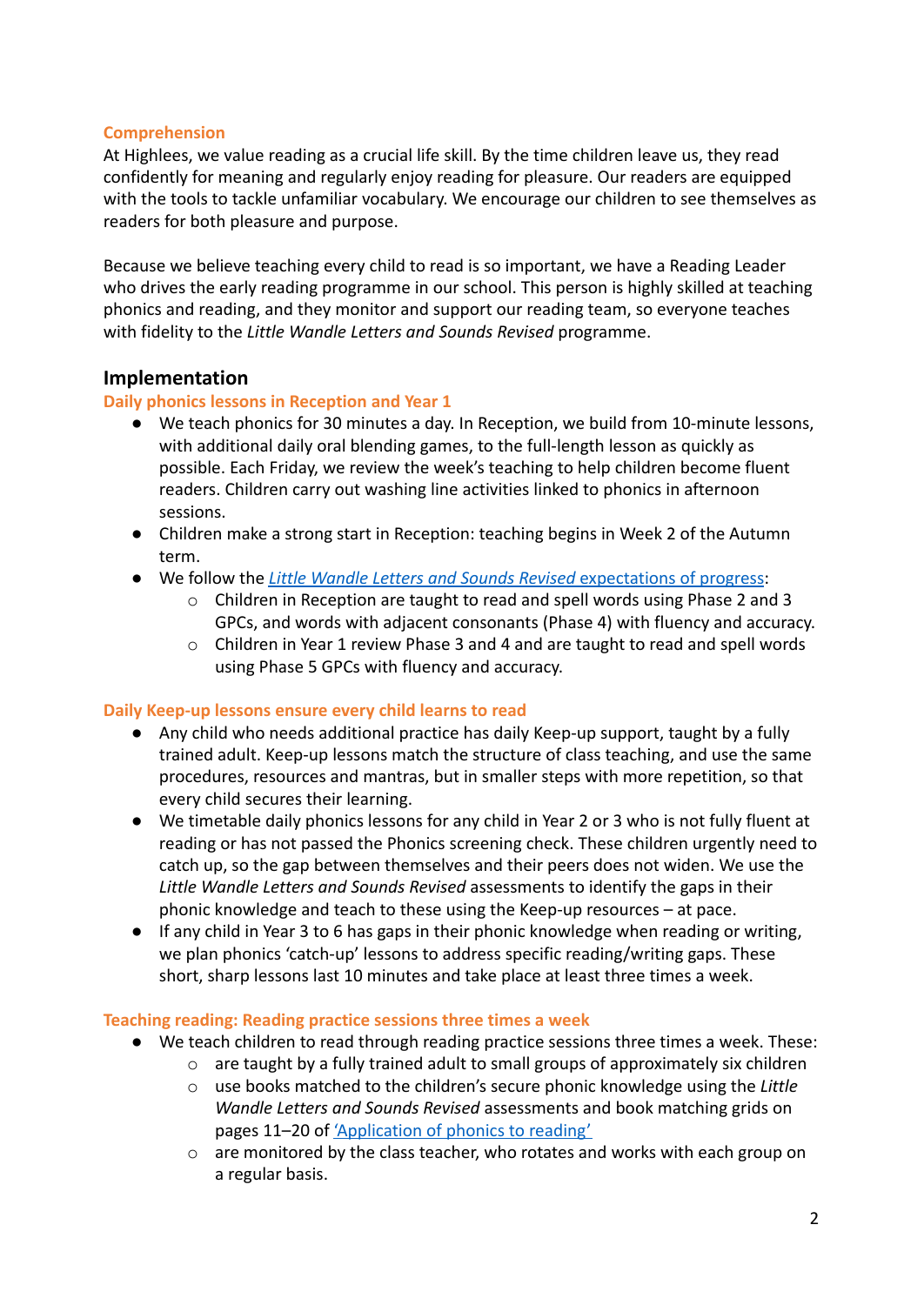- Each reading practice session has a clear focus, so that the demands of the session do not overload the children's working memory. The reading practice sessions have been designed to focus on three key reading skills:
	- o decoding
	- o prosody: teaching children to read with understanding and expression
	- o comprehension: teaching children to understand the text.
- In Reception these sessions start in Week 4. Children who are not yet decoding have daily additional blending practice in small groups, so that they quickly learn to blend and can begin to read books.
- In Year 2 and 3, we continue to teach reading in this way for any children who still need to practise reading with decodable books.

#### **Home reading**

- The children take home a banded book to share with an adult.
	- o We use the *[Little Wandle Letters and Sounds Revised](https://www.littlewandlelettersandsounds.org.uk/resources/for-parents/)* parents' resources to engage our families and share information about phonics, the benefits of sharing books, how children learn to blend and other aspects of our provision, both online and through workshops.
	- o We recently have bought into e-books- all children have a password and log in and can access these books from home. Staff allocate books and monitor the uptake.

#### **Additional reading support for vulnerable children**

Children in Reception and Year 1 who are receiving additional phonics Keep-up sessions read their reading practice book to an adult daily, this is recorded in the daily Reading folder.

#### **Ensuring consistency and pace of progress**

- Every teacher in our school has been trained to teach reading, so we have the same expectations of progress. We all use the same language, routines and resources to teach children to read so that we lower children's cognitive load.
- Weekly content grids map each element of new learning to each day, week and term for the duration of the programme.
- Lesson templates, Prompt cards and How to videos ensure teachers all have a consistent approach and structure for each lesson.
- The Reading Leader and SLT use the Audit and Prompt cards to regularly monitor and observe teaching; they use the summative data to identify children who need additional support and gaps in learning.

#### **Ensuring reading for pleasure**

*'Reading for pleasure is the single most important indicator of a child's success.'* (OECD 2002) *'The will influences the skill and vice versa.'* (OECD 2010)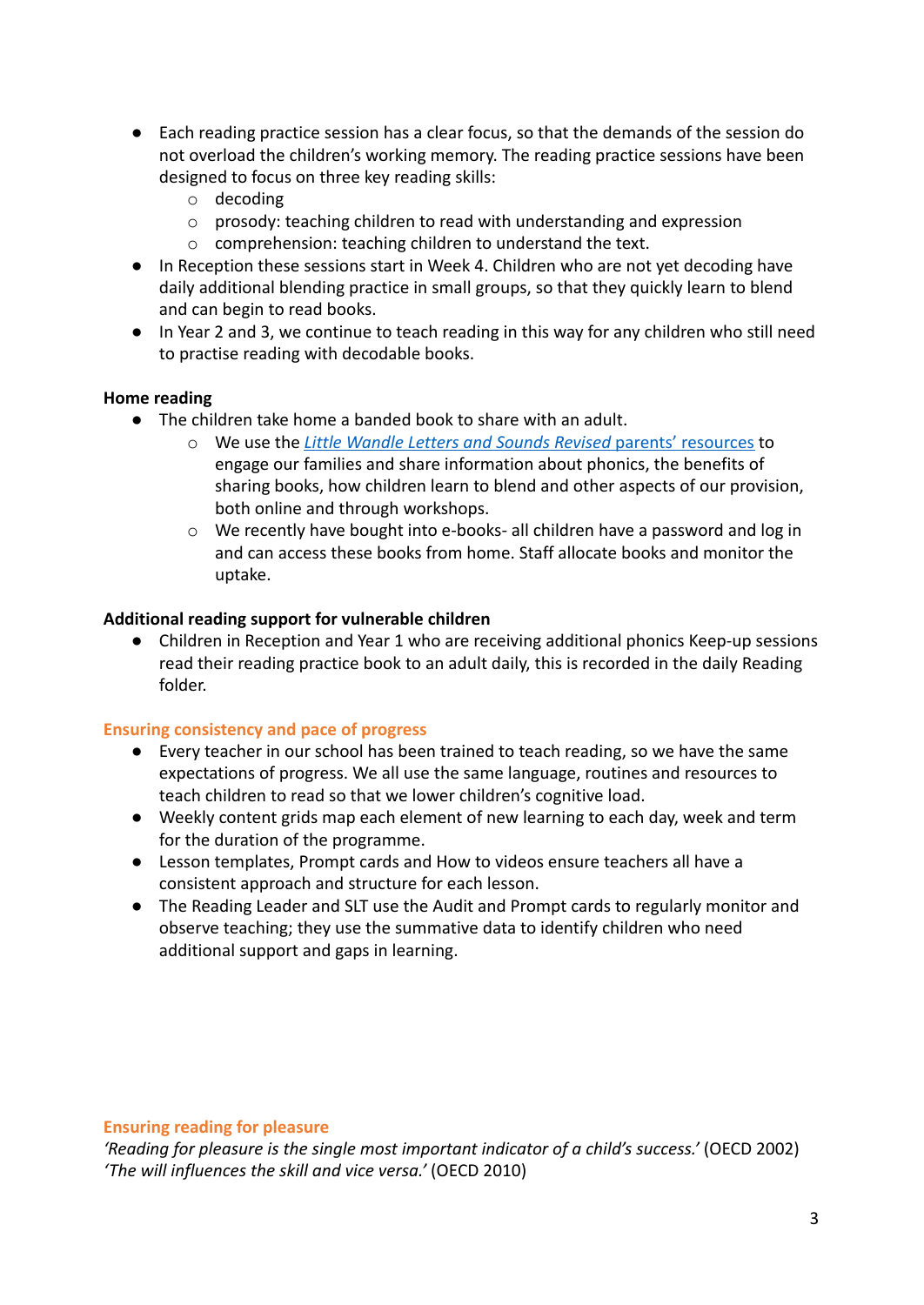We value reading for pleasure highly and work hard as a school to grow our Reading for Pleasure pedagogy.

- We read to children every day. We choose these books carefully as we want children to experience a wide range of books, including books that reflect the children at Highlees and our local community as well as books that open windows into other worlds and cultures.
- Every classroom has an inviting book corner that encourages a love for reading. We curate these books and talk about them to entice children to read a wide range of books.
- In Reception, children have access to the reading corner every day in their free flow time and the books are continually refreshed.
- Children from Reception onwards have a home reading record. The parent/carer records comments to share with the adults in school and the adults will write in this on a regular basis to ensure communication between home and school.
- As the children progress through the school, they are encouraged to write their own comments and keep a list of the books/authors that they have read.
- Each class visits the local library every half term.
- The school library is made available for classes to use at an allocated time. Children across the school have regular opportunities to engage with a wide range of Reading for Pleasure events (book fairs, author visits and workshops, national events etc).

# **Impact**

# **Assessment**

Assessment is used to monitor progress and to identify any child needing additional support as soon as they need it.

- **[Assessment for learning](https://www.littlewandlelettersandsounds.org.uk/wp-content/uploads/2021/03/LS-KEY-GUIDANCE-GETTING-STARTED-ASSESSMENT-FINAL.pdf)** is used:
	- o daily within class to identify children needing Keep-up support
	- $\circ$  weekly in the Review lesson to assess gaps, address these immediately and secure fluency of GPCs, words and spellings.
- **[Summative assessment](https://www.littlewandlelettersandsounds.org.uk/resources/my-letters-and-sounds/assessment-tools/)** is used:
	- o every six weeks to assess progress, to identify gaps in learning that need to be addressed, to identify any children needing additional support and to plan the Keep-up support that they need.
	- o by SLT and scrutinised through the *Little Wandle Letters and Sounds Revised* assessment tracker, to narrow attainment gaps between different groups of children and so that any additional support for teachers can be put into place.
- The *[Little Wandle Letters and Sounds Revised](https://www.littlewandlelettersandsounds.org.uk/resources/my-letters-and-sounds/assessment-tools/)* placement assessment is used:
	- $\circ$  with any child new to the school to quickly identify any gaps in their phonic knowledge and plan provide appropriate extra teaching.

#### **Statutory assessment**

● Children in Year 1 sit the Phonics screening check. Any child not passing the check re-sits it in Year 2.

# **Ongoing assessment for catch-up**

● Children in Year 2 to 6 are assessed through: